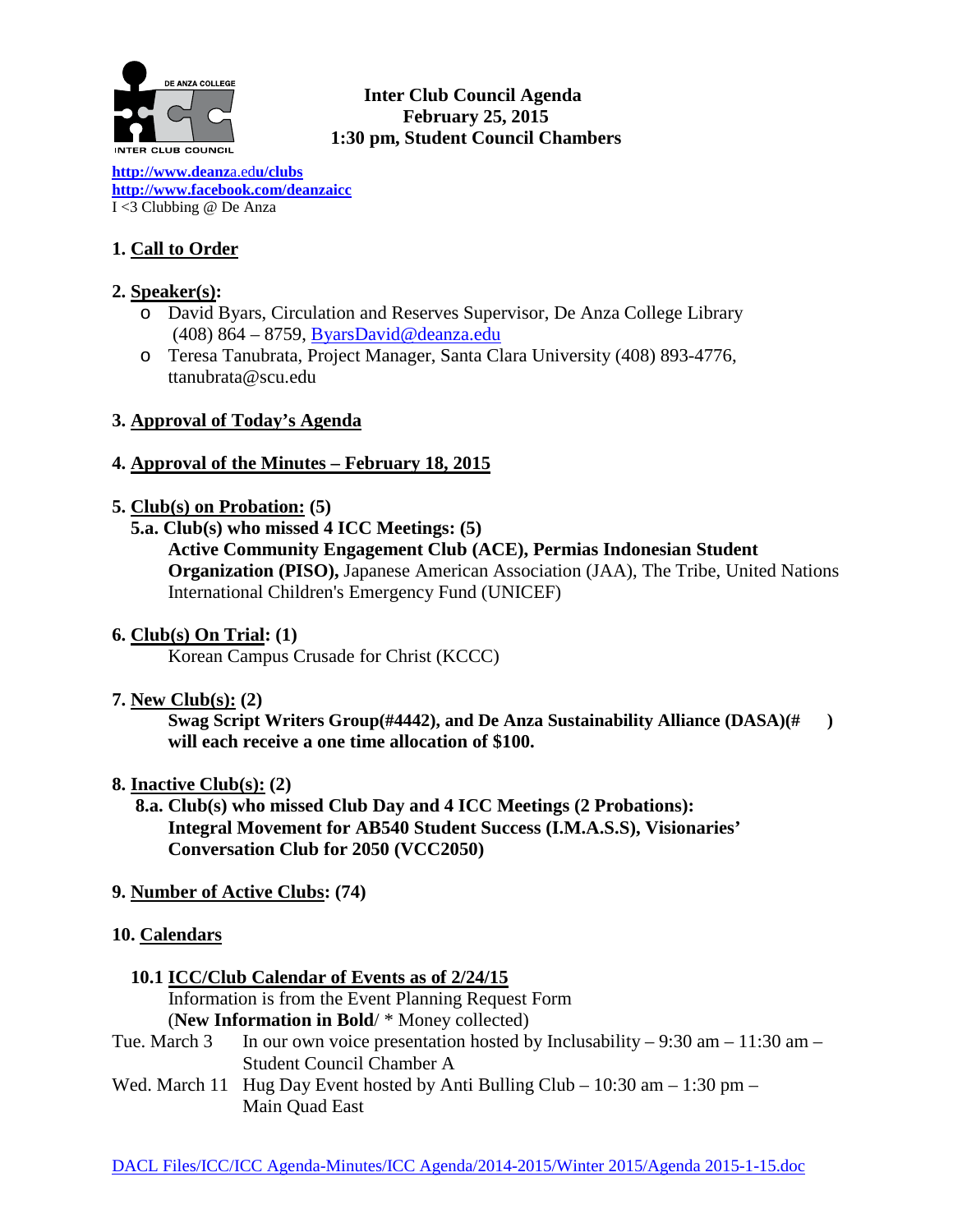|                     | 10.2 DASB Calendar of Events as of 2/24/15                              |
|---------------------|-------------------------------------------------------------------------|
|                     | <b>Information</b> is from the Event Planning Request Form              |
|                     | (New Information in Bold/ * Money collected)                            |
| <b>Wed. Feb. 25</b> | Movie Screening by DASB Environmental Sustainability Committee          |
|                     | $-1:00 \text{ pm} - 3:00 \text{ pm} - \text{Conference Room B}$         |
| Feb. 23-26          | Tent City Event $-7:30$ am $-12:30$ pm $-$ Main Quad                    |
| Thur. March 5       | Pajama Movie Night- $7:00 \text{ pm} - 9:00 \text{ pm} -$               |
|                     | <b>Student Council Chamber A</b>                                        |
| Fri. March 6        | Winter Dance $-9:00 \text{ pm} - 12:00 \text{ am Conference Room } A&B$ |
| Fri. March 13       | SSCCC Region IV Meeting by Legislative Affairs – 4:30 pm – 9:00 pm      |
|                     | - Student Council Chamber A                                             |

#### **11. ICC/Club Account Balance Status (New Information in Bold) (As of 2/17/15)**

| Club/ICC Allocation Account            | $(#41-54730)$ | \$5,573.19  |
|----------------------------------------|---------------|-------------|
| <b>ICC Allocation-New Club Account</b> | $(H41-54720)$ | \$1,000.00  |
| <b>ICC Emergency Relief Account</b>    | $(#44-4289)$  | \$3,490.68  |
| <b>ICC Events Award Account</b>        | $(#41-54600)$ | \$7,300.00  |
| <b>ICC</b> Inactive Hold               | $(#44-4300)$  | \$5797.51   |
| <b>ICC Scholarship Account</b>         | $(#44-4310)$  | \$11,421.80 |
| ICC                                    | $(#44-4320)$  | \$2,629.05  |

### **12. Business**

#### **12.1 Club/ICC Allocation Account Budget Request (Info/Action)**

The Reasoning Games Club is requesting \$110 from the Club/ICC Allocation Account #41-54730 to The Reasoning Games Club Account #41-54406-4010 \$50 for flyers and posters, #41-54406-4060 \$40 for printing cards and boards, #41-54406-5922 \$20 for Tencent common website for The Reasoning Game Competition on March 13, 2015 at L33

|                         |       | Requested | Recommended |
|-------------------------|-------|-----------|-------------|
| Supplies $(4010)$       |       | \$50      | \$50        |
| Printing $(4060)$       |       | \$40      | \$40        |
| Web Site Support (5922) |       | \$20      | \$20        |
|                         | Total | \$110     | \$110       |

If approved the Club/ICC Allocation Account #41-54730 will be \$5,463.19